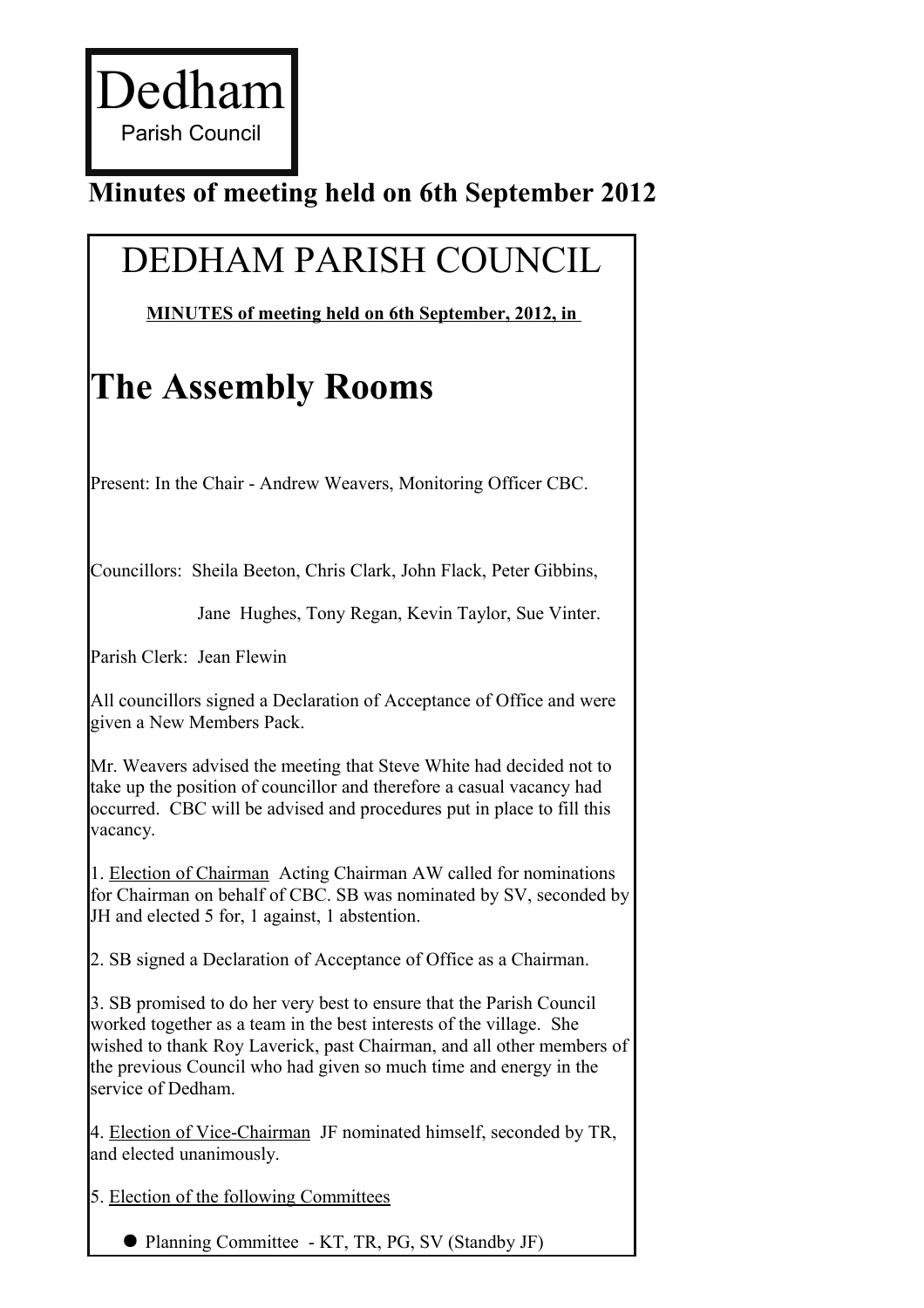Finance Committee – SB, TR, JF  $\bullet$  Playing Field & Amenities Committee – PG, JH  $\bullet$  Personnel Committee – To be considered at a future meeting **Each committee will elect its own Chairman** Other appointments:-  $\bullet$  Footpath representatives – JF, SB Press & Publicity Officer – Parish Magazine monthly report - JH (SB will draft an initial press release for circulation and approval by members. This post will be referred to the next meeting) ● Emergency Co-ordinator – CC ● Transport/Communications Infrastructure – JF, KT Duchy Barn Representative – JH ● CALC Representative – JH  $\bullet$  Tree Warden – To be agreed at a later meeting  $\bullet$  NAP Representative – SV Dedham Primary School Representative – JF It was suggested that members might benefit from a visit from CBC Planning to advise on the Parish Plan. (Contact would be Mr. Vince Pearce)

6. Declarations of Acceptance of Office All members had completed the necessary document.

7. Training Mr. Weavers, Monitoring Officer for Colchester Borough Council, was present to give new members information and training on the Members Code of Conduct and the Localism Act 2011.

8. Adoption of the New Members Code of Conduct It was unanimously agreed to accept Colchester Borough Council's Model Code of Conduct under the Localism Act 2011.

9. Members Register of Interest Mr. Weavers gave an in depth explanation of the requirements of the new Register of Interests which all members must complete before 29<sup>th</sup> September, 2012. All members had received the necessary documents for completion and Mr. Weavers stated that he would be available to give guidance to individual members should it be needed. SB was also happy to help any councillor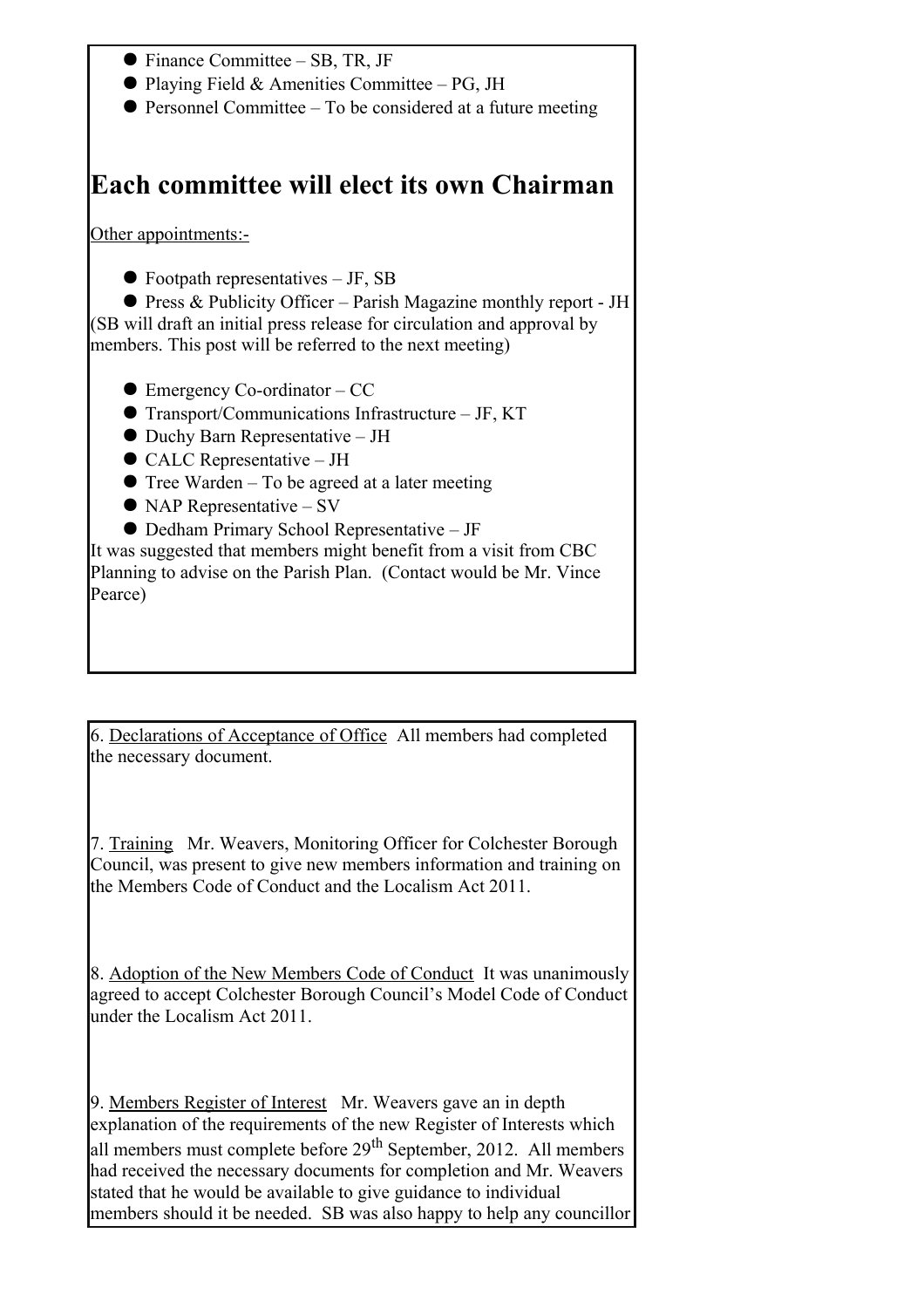| who had queries.                                                                                                     |         |
|----------------------------------------------------------------------------------------------------------------------|---------|
| 10. Declaration of Interest on items on the Agenda                                                                   | None    |
| 11. Financial Matters                                                                                                |         |
| (a) Ratification of accounts adopted May 2012 Agreed and signed off.                                                 |         |
| (b) Completion of Audit Form. Agreed and signed off for onward<br>transmission to Audit Commission, London.          |         |
| (c) Ratification of Accounts paid and minuted for meetings on 9 <sup>th</sup> May<br>and 13 <sup>th</sup> June -     |         |
| Agreed.                                                                                                              |         |
| (d) Change of bank signatories. SB, TR, JF agreed to be signatories<br>and will complete the necessary bank mandate. |         |
| (e) Ratification of accounts paid as follows was agreed:                                                             |         |
| July                                                                                                                 |         |
| Playsafe (ROSPA)                                                                                                     | £165.60 |
| Armour Engineering (play area gate)                                                                                  | 57.60   |
| A. Hodson – Hours plus PPP for June                                                                                  | 399.62  |
| I. Hindley – Litter picking for June                                                                                 | 210.00  |
| Duchy Barn Hire                                                                                                      | 40.00   |
|                                                                                                                      |         |
| <u>August</u>                                                                                                        |         |
| A. Hodson - Hours plus PPP                                                                                           | £517.04 |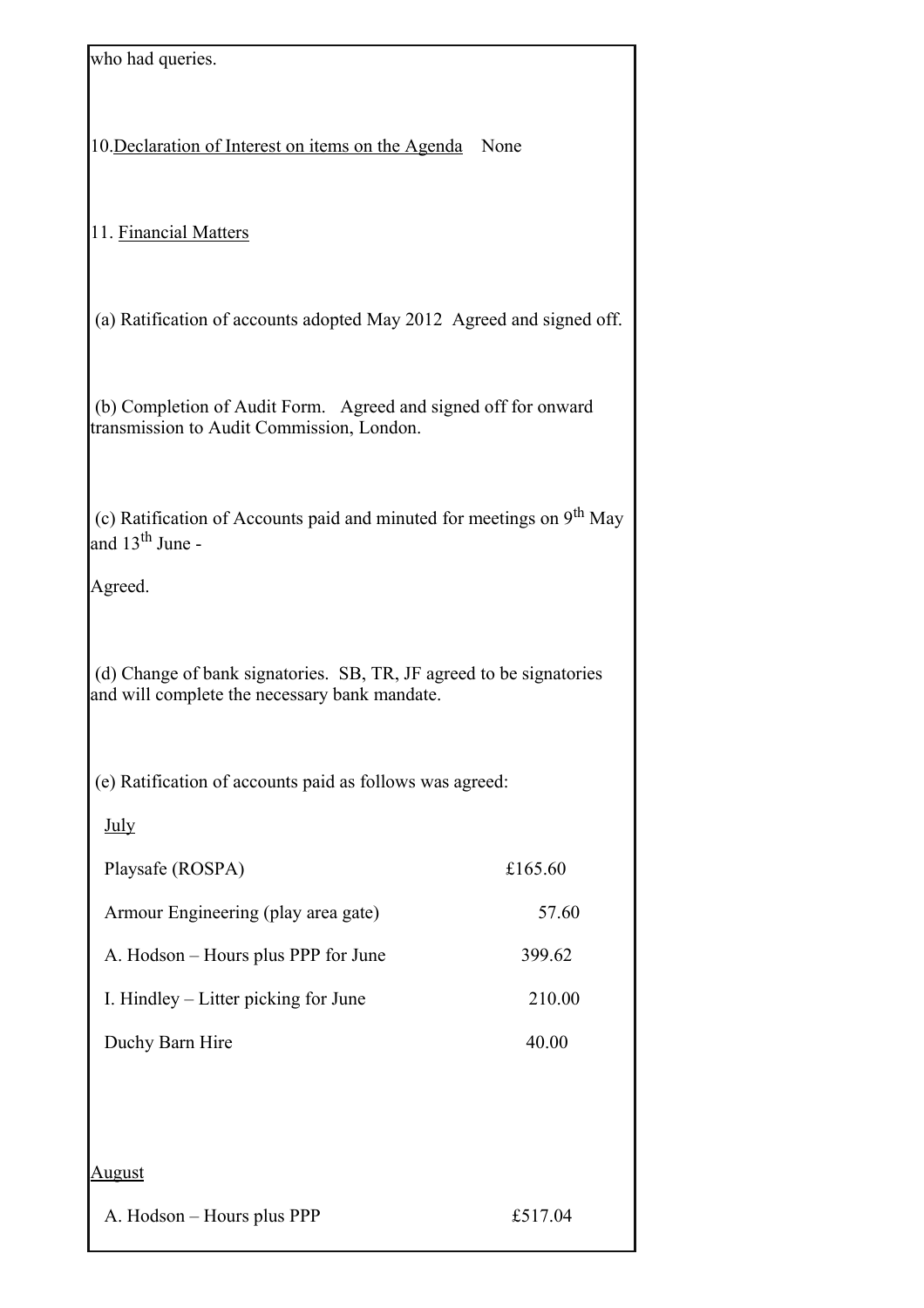I. Hindley – Litter picking for July 168.00

12. Resignation of Clerk The resignation of the Clerk, Mrs. Jean Flewin, was formally accepted. Members thanked her for many years of service to the community and for continuing until the appointment of a successor. It was agreed that a small committee be formed (SB, SV, JF) to oversee the selection process but the final recommendation should be put to the whole Council.

13. Royal Square Approval for investigation into the resurfacing of Royal Square given at the meeting on 13<sup>th</sup> June was ratified. PG will liaise with ex-Councillor Robert Cannon on this matter.

14. Membership of EALC It was unanimously agreed that Dedham should become members of EALC and that Joy Darby be invited to attend a meeting to give information and advice on the benefits of EALC. Arrangements had been in place for Mrs. Darby to attend the meeting planned for September  $12<sup>th</sup>$  but SB agreed to contact her to defer this to a later date i.e. Monday afternoon,  $1<sup>st</sup>$  October, 2012,

15. Any Other Business JF agreed to contact Robert Cox regarding the Dedham Parish Council website. It was agreed it would be helpful if members would circulate contact details.

16. Date & Time of Next Meeting This was originally to be on  $12<sup>th</sup>$ September at

7 p.m. in the Assembly Rooms when Mrs. Darby would attend. However some members raised queries about time, date and venue. and suggested it would be more convenient if meetings were held on a Monday, not Wednesday, and at the later time of 8 p.m., not 7.30 p.m. After some discussion it was agreed that these changes should be implemented for a trial period of three months, with the first meeting on 8<sup>th</sup> October, 2012. The Clerk will ascertain if the Assembly Rooms and/or Duchy Barn are free on Mondays

There being no other business the meeting closed at 9.45 p.m.